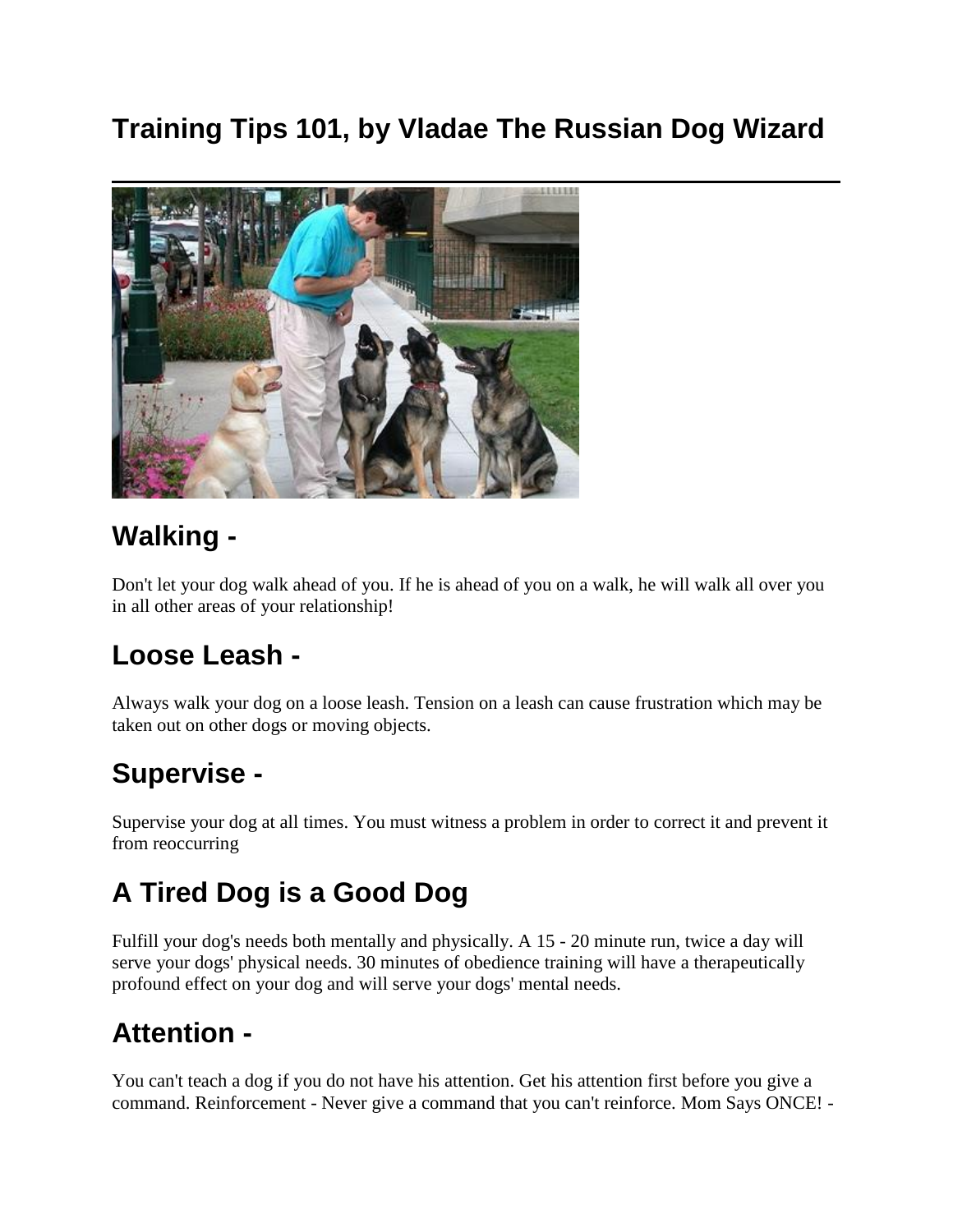Give a command once, then correct if the dog does not obey. If you repeat a command more than once, you will teach your dog that the command has no meaning.

### **Jobs -**

If you don't give your dog a job to perform at, he will eventually find one himself and you won't like what he chooses!

#### **Calm and Assertive -**

Do not yell and scream at your dog when he is behaving badly.

## **Down Stay -**

Do a 30 minute down stay, twice a day. This will reinforce your role as the Alpha leader.

## **Arriving Guests -**

Before your guests arrive, crate your dog or put him in "place." No one enjoys being greeted by an out of control dog!

### **Eating and Entering Passageways -**

Eat and enter all passageways before your dog does. Alpha's always eat first and enter all areas first.

### **Attachment -**

Don't let your dog follow you around like a laser guided missile. This behavior can lead to separation anxiety.

### **Love and Discipline -**

Always balance love with discipline and structure. If love was all that was needed, my business would not be thriving!

## **Tonality -**

Tone of voice is extremely important. A high pitch tone is a sign of approval and a low tone is a sign of disapproval. Your dog will clearly understand this.

## **Praise - Elevating Status -**